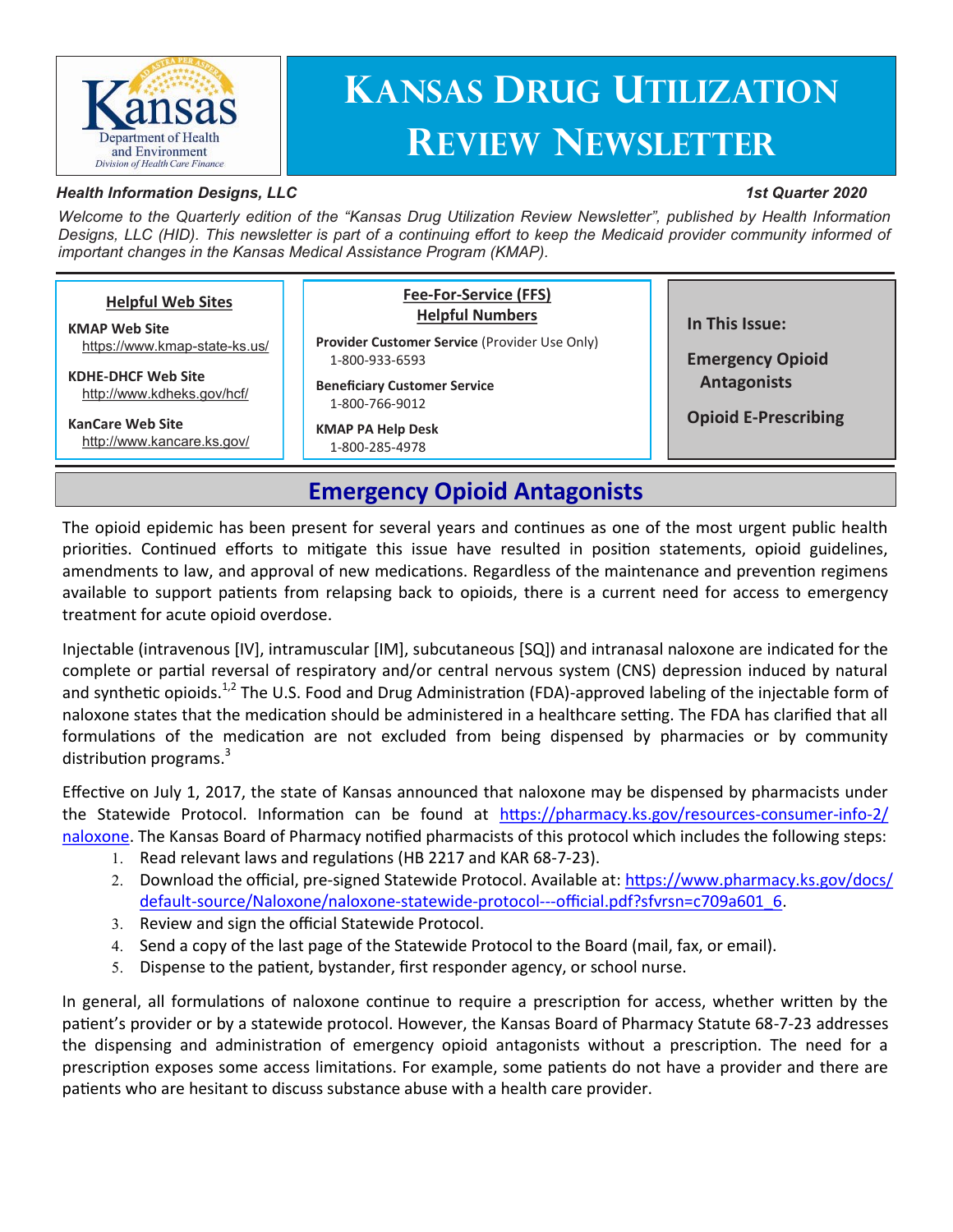## **Emergency Opioid Antagonists, cont.**

In response to this issue, the FDA is considering an important public health advancement by encouraging naloxone to become an over-the-counter (OTC) product.<sup>3,4</sup> As an incentive for drug companies to enter the OTC market, the FDA has developed a consumer-friendly Drug Facts label (DFL) model, which is required for OTC drug products and is a key component for OTC availability.<sup>4</sup> This is a responsibility for the manufacturer and requires a time investment. The FDA has created and tested a DFL to support the development of naloxone as an OTC product. Typically, this is the manufacturer's responsibility; however, for the first time, the FDA has proactively developed a DFL.<sup>4</sup> Additionally, the FDA has granted priority review for all generic applications for agents used in the treatment of opioid overdose in the emergency setting.<sup>2</sup>

| Formulation | Price                                                 | Dosage <sup>‡</sup>                                                                                                                                                                                                          |
|-------------|-------------------------------------------------------|------------------------------------------------------------------------------------------------------------------------------------------------------------------------------------------------------------------------------|
| Injection   | Generic 0.4 mg vial: \$12* per<br>vial                | 0.4 mg to 2 mg IV, IM, or SQ; may repeat every 2 to 3 minutes until<br>emergency medical assistance becomes available. <sup>1</sup>                                                                                          |
|             | Evzio 2 mg autoinjector:<br>\$4,920** per 2-count kit | 2 mg IM or SQ; may repeat every 2 to 3 minutes until emergency<br>medical assistance becomes available. <sup>10</sup>                                                                                                        |
| Nasal Spray | Narcan 4 mg: \$60* per nasal<br>spray                 | 2 mg or 4 mg (contents of 1 nasal spray) intranasally in one nostril as<br>a single dose; may be repeated every 2 to 3 minutes in alternating<br>nostrils until emergency medical assistance becomes available. <sup>2</sup> |

\*Price based on NADAC

\*\*Price based on AWP

‡There is no universally recommended dosage. Total dosage depends upon the amount, type, and route of administration of the opioid being antagonized and is based on the response. This newsletter is not meant to override any specific training and education for opioid antagonists.

Although advancements are being made, including attempts at increasing access (e.g., state protocols, considerations of allowing naloxone to become OTC, etc.) and prioritizing generic applications as mentioned above, there are still many factors to consider, which may include naloxone availability, pricing barriers, and dispensing barriers. Reported concerns from pharmacists include the following: a) lack of ongoing education and/or training to improve pharmacists' knowledge about the use of naloxone and how to identify patients who may benefit from this medication, b) policies or regulations governing naloxone prescribing and dispensing and practice logistics (e.g., time, legalities, reimbursement), and c) patient trust and safety.<sup>5</sup>

## **Opioid E-Prescribing**

In an era of widespread opioid abuse, some states are actively taking measures to prevent further harm and improve patient safety. Currently, opioid overdose is the cause of more deaths than motor vehicle crashes, leading to more than 399,000 deaths from 1999 to 2017.<sup>11</sup> The number of opioid overdose deaths were six times higher in 2017 than it was in 1999, and it includes natural opioids, semi-synthetic opioids, synthetic opioids, methadone, which are all available as prescriptions, and heroin, which is an illicit opioid synthesized from morphine. Per the Centers for Disease Control and Prevention (CDC), the annual rate of opioid prescribing has declined by 19% from 2006 to 2017, suggesting prescribers are more cautiously choosing these agents, but more can still be done. Although this decline is reported during this timeframe, opioid prescribing rates peaked and leveled off between 2010 and 2012. At peak prescribing, there were 81 opioid prescriptions written for every 100 Americans.<sup>6</sup>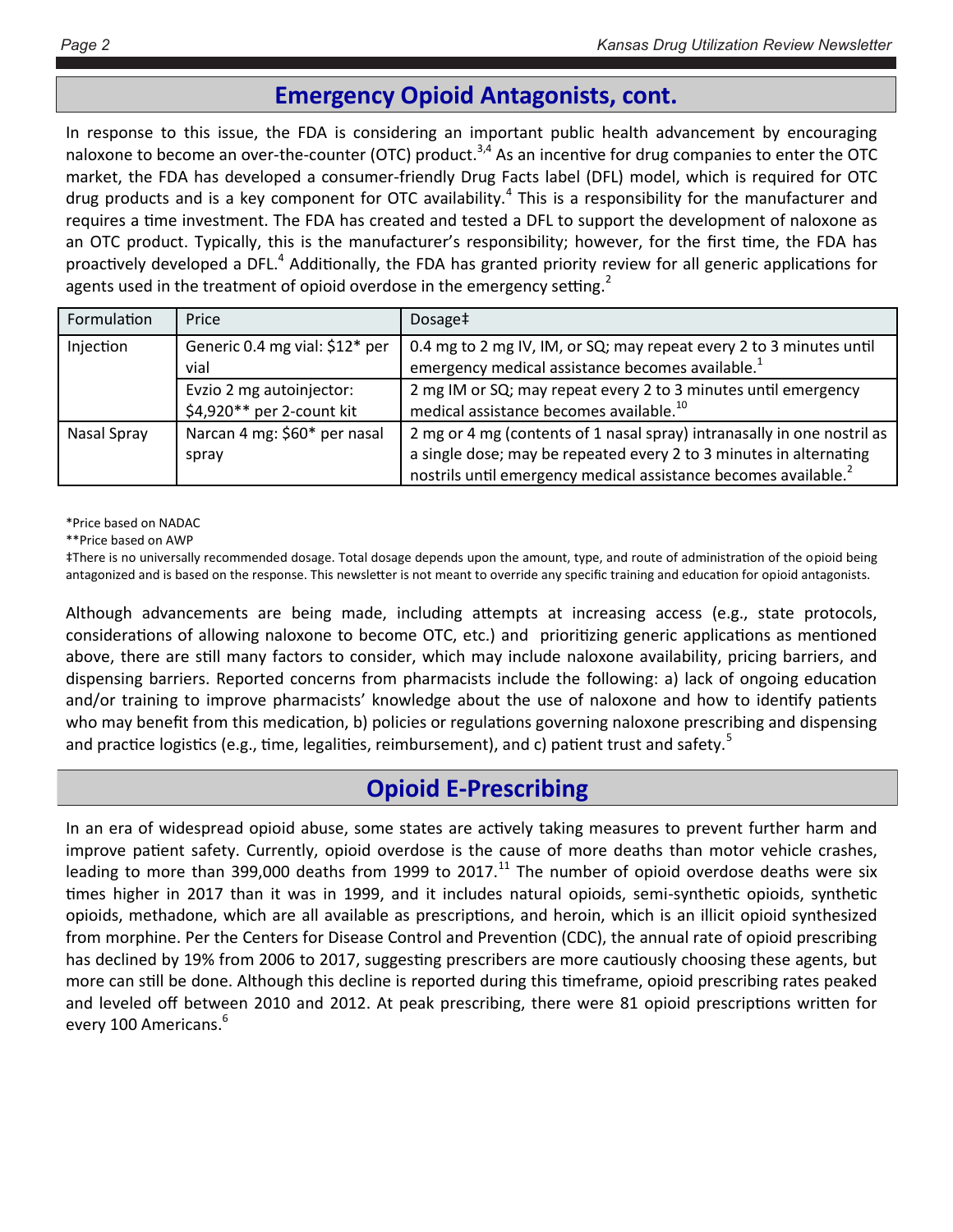## **Opioid E-Prescribing, cont.**

Electronic prescribing of controlled substances (EPCS) is legalized nationally and many states have mandated or are considering mandating the use of EPCS for all controlled substances.<sup>8</sup> With the progression of technology, electronic-prescribing software is available for use in both physician offices and pharmacies, but may be cost prohibitive for some. Organizations must comply with the U.S. Drug Enforcement Agency's (DEA's) specific requirements in the Interim Final Rule and obtain the proper software for this process.<sup>9</sup> The DEA estimates there are nearly 100 provider systems and 20 receiving pharmacy systems available.<sup>9</sup> Although electronic prescribing is an option in all states per the DEA ruling in 2010, it is still not a requirement.<sup>7</sup> Currently, 11 states mandate EPCS, 17 have passed legislation for EPCS, and 6 states have pending legislation.<sup>8</sup> Kansas has an EPCS mandatory requirement that has a future enforcement date of July 1, 2021.<sup>13</sup>

As another resource to handle the opioid epidemic, prescription drug monitoring programs (PDMPs) are operated at the state level to ensure prescribers have a supporting resource to identify patients who are addicted to or at risk of becoming addicted to controlled substances.<sup>8</sup> Kansas has a mandatory PDMP dispenser enrollment in place, integrating the Kansas Tracking and Reporting of Controlled Substances (K-TRACS). A "dispenser" is a pharmacist or any other practitioner who provides a drug of concern or scheduled substance to a user. Each dispenser is required to submit information required by the board through electronic means. However, "the board may issue a waiver to a dispenser that is unable to submit prescription information by electronic means. Such waiver may permit the dispenser to submit prescription information by paper form or other means, provided that all information required by rules and regulations is submitted in this alternative format."<sup>12</sup>

#### **References:**

- 1. Naloxone Hydrochloride injection [prescribing information]. Rockford, IL: Mylan Institutional LLC; February 2016.
- 2. Narcan Nasal Spray (naloxone hydrochloride) [prescribing information]. Radnor, PA: Adapt Pharma Inc; September 2019.
- 3. U.S. Food and Drug Administration. Statement on continued efforts to increase availability of all forms of naloxone to help reduce opioid overdose deaths. September 20, 2019. Available at https://www.fda.gov/news-events/pressannouncements/statement-continued-efforts-increase-availability-all-forms-naloxone-help-reduce-opioid-overdose.
- 4. U.S. Food and Drug Administration. Statement from FDA Commissioner Scott Gottlieb, M.D., on unprecedented new efforts to support development of over-the-counter naloxone to help reduce opioid overdose deaths. January 17, 2019. Available at https://www.fda.gov/news-events/press-announcements/statement-fda-commissioner-scott-gottlieb-mdunprecedented-new-efforts-support-development-over.
- 5. Spivey CA, Wilder A, Chisholm-Burns MA, Stallworth S, Wheeler J, Evaluation of Naloxone Access, Pricing, and Barriers to Dispensing in Tennessee Retail Community Pharmacies, Journal of the American Pharmacists Association (2020), doi: https://doi.org/10.1016/j.japh.2020.01.030.
- 6. Prescription Opioid Data-Drug Overdose. CDC Injury Center. Cdc.gov. Accessed March 2, 2020. Available from: https:// www.cdc.gov/drugoverdose/data/prescribing.html.
- 7. Figge H., Fox B., et al. Electronic prescribing of controlled substance. American Journal of Health-System Pharmacy Jul 2009, 66 (14) 1311-1316; DOI: 10.2146/ajhp080597.
- 8. E-Prescribing Mandate Map. DrFirst. [updated 2020; cited 2020 Mar 2]. Available from: https://www.drfirst.com/ resources/e-prescribing-mandate-map/.
- 9. EPCS Questions and Answers. Deadiversion.usdoj.gov. Accessed March 2, 2020. Available from: https:// www.deadiversion.usdoj.gov/ecomm/e\_rx/faq/faq.htm.
- 10. Evzio (naloxone hydrochloride) [prescribing information]. Richmond, VA: Kaleo Inc; October 2016.
- 11. Drug and Opioid-Involved Overdose Deaths United States, 2013-2017. WR Morb Mortal Wkly Rep. ePub: 21 December 2018.
- 12. KS Stat § 65-1683 (2015).
- 13. KS HB2119 | 2019-2020 | Regular Session. (2019, May 01).